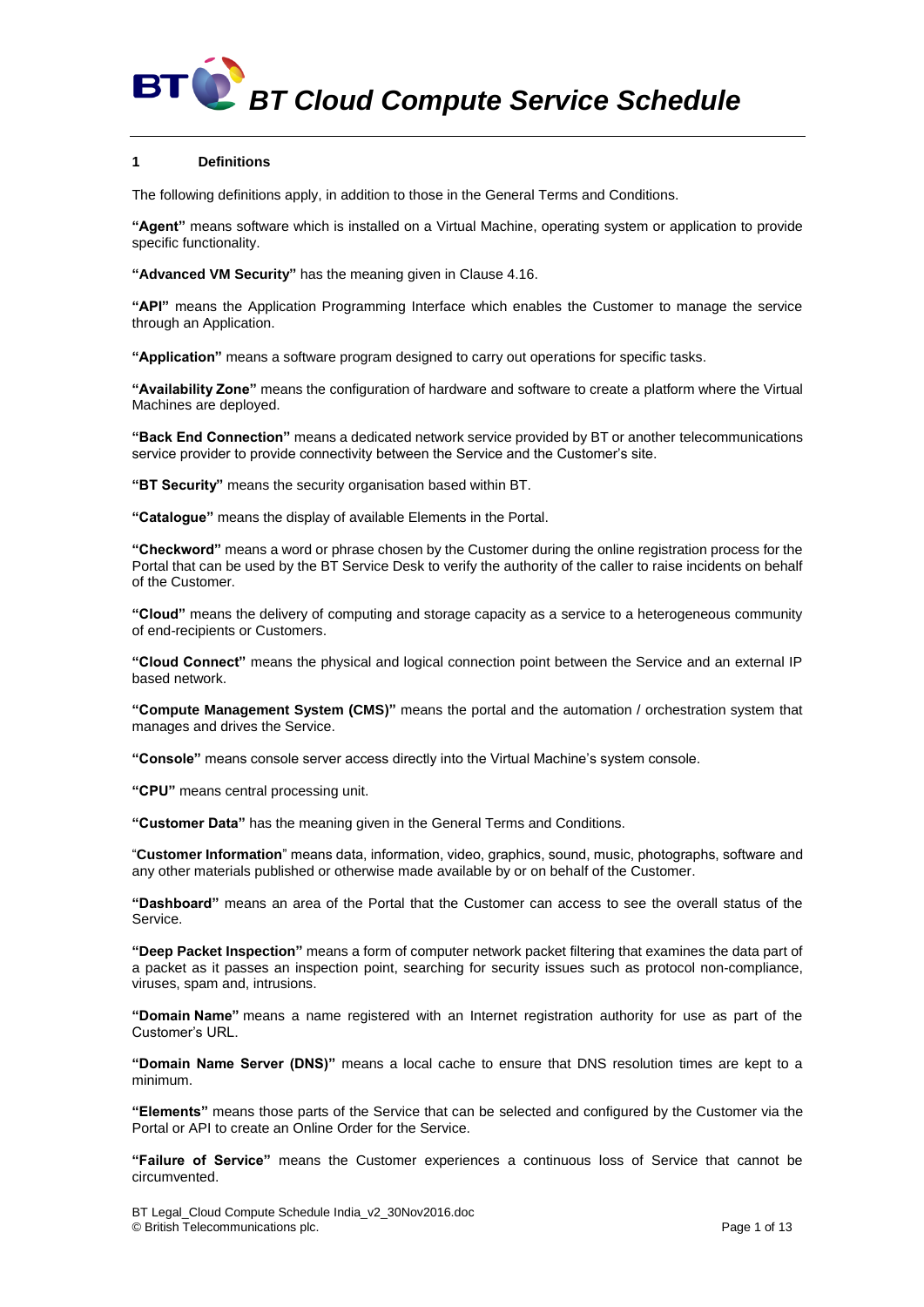

**"Featured Templates"** means pre-defined operating systems created by BT to be used with a specific Hypervisor.

**"Firewall"** means a device or software service that is designed to block unauthorised access, whilst allowing authorised access, to the Service.

**"Hypervisor"** means the software that provides the capability to deliver Virtual Machines.

**"Incident"** means an incident which is not part of the standard operation of a Service and which causes, or may cause, an interruption to, or a reduction in the quality of that Service.

**"Incident Repair Service"** means the service set out in Clause [16.2](#page-7-0) of this Schedule.

**"IP"** means Internet protocol, a protocol that was designed to interconnect networks and is part of a suite of protocols known as TCP/IP, where "TCP" means transmission control protocol, a reliable connection-based protocol.

**"Isolated Network"** means a virtual network that can be attached to a cloud server. It keeps a cloud server separate from other networks or the internet, or both.

**"ISO"** means the International Organization for Standardization.

**"Load Balancing"** means the load balancing of incoming Internet requests between all Virtual Machine in a group, on a least connection, round robin or source IP basis.

**"MPLS"** means multi-protocol labelling switching, a virtual private network service which can be purchased from BT.

"**Month**" means a calendar month.

**"My Templates"** means a Template that has been created for a single User account.

**"Network Time Protocol (NTP)"** means a feature that enables the Customer to synchronise its servers with the central network Internet time.

**"Online Order**" means a Customer request for the Service. The Online Order is only available online via the Portal or API, in accordance with the process outlined in Clause [3.](#page-2-0)

**"Operating System"** means a set of software that manages computer hardware resources and provides common services for computer programs.

**"Planned Maintenance"** means any work that is planned in advance to be carried out by BT or on its behalf that causes the Service to be suspended.

**"Portal"** means the Compute Management System and the graphical user interfaces of the individual services made available via the Compute Management System.

**"RAM"** means the virtualised memory available to a Virtual Machine.

**"Service"** has the meaning given in Claus[e 2.1.](#page-2-1)

**"Service Desk"** means the facility provided by BT to handle enquiries and administration for the Service.

**"Service Level"** means the level of Service which is applicable to the Service, as set out in Clause [26.](#page-11-0)

**"Service Operational Data"** means all personal data provided by the Customer to BT which is operationally required for BT in order to contact the Customer for the provision of the Services and/or Products such as email addresses, contact names, site addresses, telephone and fax numbers.

**"Shared MPLS Network"** means a service where bandwidth is shared amongst customers so it depends on the traffic at any given time as to how much bandwidth a particular customer will get.

**"Snap Shot"** means a copy of Customer Data in the Storage environments at a point in time.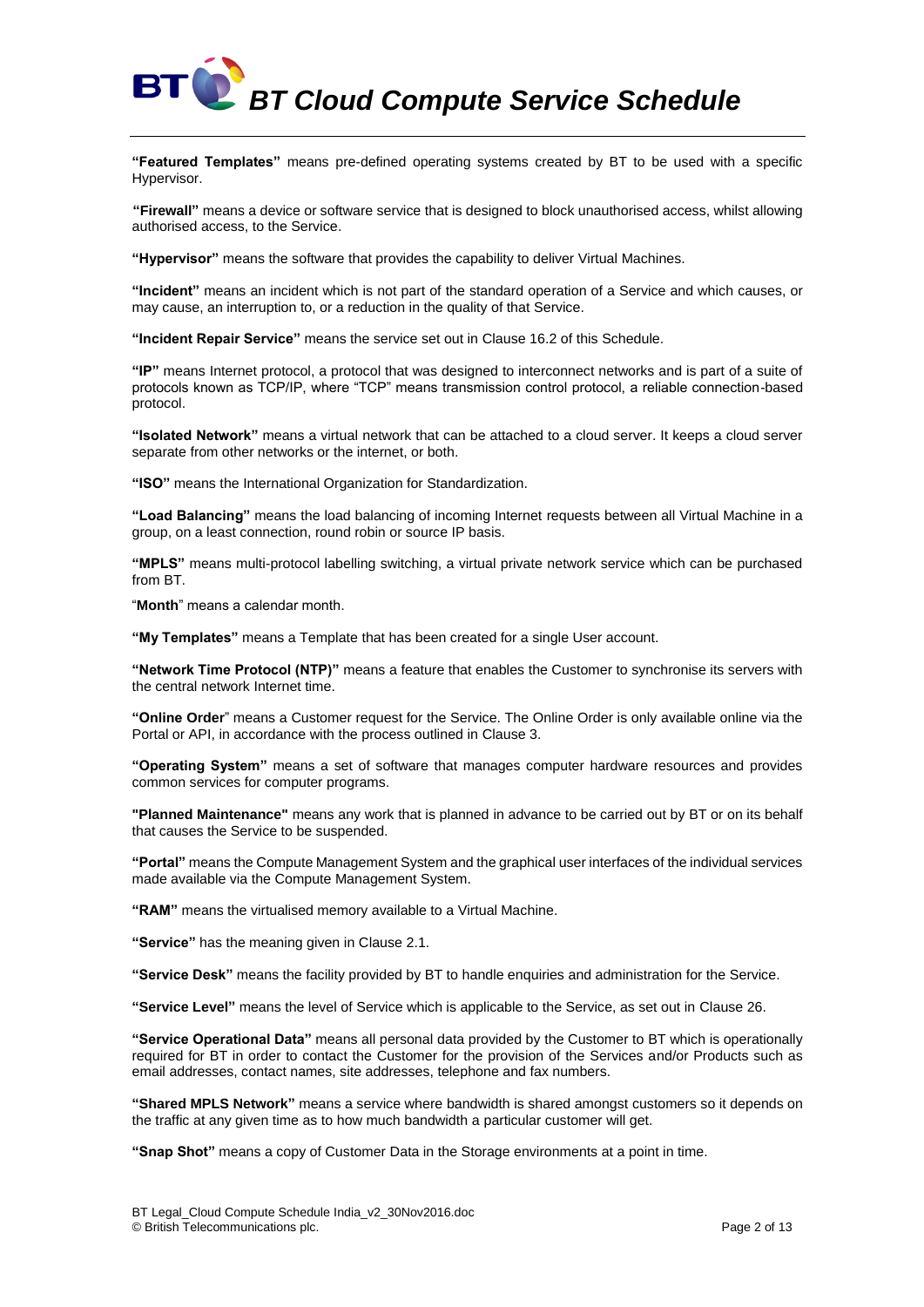

**"Stateful Firewall"** means a firewall that keeps track of the state of network connections travelling across it. It allows the Customer to restrict access to the VM only to the necessary ports, protocols and IP addresses for the correct functioning of the server and application, reducing the risk of unauthorised access.

**"Storage"** means storage for recording and storing information and data.

**"System Administrator"** means a person named by the Customer to be the Customer's point of contact with BT for matters relating to the management of the Service.

**"Template"** means a reusable configuration for Virtual Machines.

**"Utility Rate Card"** means information available via the Portal that shows the Charges for the Elements of the service on an hourly basis.

**"URL"** means Uniform Resource Locator, which is the full address for the Customer's website.

**"User ID"** means the identification number provided to the Customer by BT for the purposes of security in the provision of the Service.

**"Virtual Machine (VM)"** means a self-contained operating system that functions as a separate server.

**"Virus Pattern Files"** means a computer file used to help capture viruses, often working in tandem with a larger antivirus program.

**"VM Snap Shot"** has the meaning given in Clause [4.15.](#page-5-1)

For the avoidance of doubt, reference to the singular shall include the plural.

#### **2 Service Summary**

<span id="page-2-1"></span>2.1 BT Cloud Compute is a Cloud based service providing the Customer with a self-service capability to browse, select, provision, and manage virtual infrastructure including a Virtual Machine, network, Storage and security ("Service").

# <span id="page-2-0"></span>**3 Service Components**

- 3.1 The Service comprises access to a Portal (including a catalogue to select the Elements of the virtualised infrastructure) and Availability Zones in which to deploy the Virtual Machine.
- 3.2 The Availability Zone is the platform where the Customer's Online Order is deployed. Once the Customer selects the Elements they will be automatically provisioned within the Customer's chosen Availability Zone.
- 3.3 Elements within the Catalogue show the options available to the Customer when completing the Online Order. As the Service evolves and the number of Availability Zones increases, the number, type and detailed specifications of the Elements will vary and may be updated by BT.
- 3.4 The Customer may subsequently add to and/or remove any Elements it has ordered via the Portal, using the Online Order.
- 3.5 The Portal will show the up-to-date list of available Elements and Availability Zones. The Portal will show the prevailing Charges for Elements.

# **4 Service Elements**

The following Elements may be available within an Availability Zone. In some cases multiple Elements may be available within the same Availability Zone:

# **4.1 Firewall per Isolated Network**

- 4.1.1 The Customer may:
	- (a) add, delete and/or change access control lists,
	- (b) add, delete and/or change port forwarding rules and

BT Legal\_Cloud Compute Schedule India\_v2\_30Nov2016.doc © British Telecommunications plc. Page 3 of 13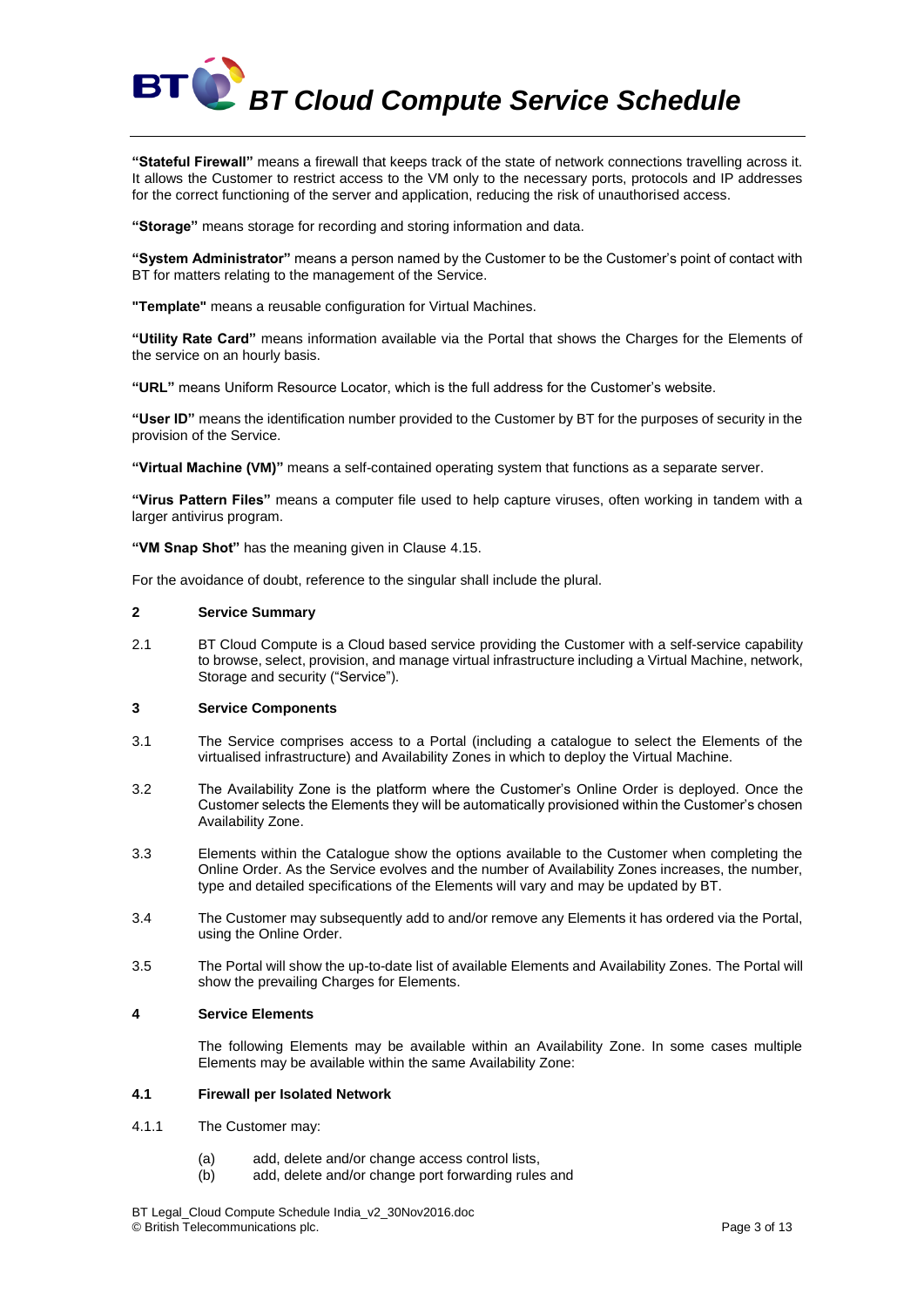

(c) add, delete and/or change virtual private networks access (VPN)

# **4.2 Network**

- 4.2.1 The standard network service used by BT to deliver data to and from the Service is the Internet. Such Internet connection is not part of this Service and is subject to separate conditions and Charges. For Service provided in India, BT shall not provide any Internet connectivity and the Customer shall procure the Internet connectivity separately from a third party provider under a separate contract.
- 4.2.2 The Customer may order additional BT (or other licensed operators) networks but these need to be ordered separately from the Service and are subject to separate conditions and Charges. Additionally, a Cloud Connect service as set out in Claus[e 6](#page-6-0) will be required and should be ordered through the Portal.

# **4.3 Internet**

- 4.3.1 All Internet service usage (data in and out) is charged at the Utility Rate Card which is displayed in the Portal. Internet service usage Charges are charged for data usage in and out of the Service. Data transfer speeds may vary. The Internet connection is not part of the Service and is subject to separate conditions and Charges.
- 4.3.2 The Customer acknowledges that:
	- (a) the Internet is independent of the Service and BT has no responsibility for provision of the Internet; and
	- (b) use of the Internet is solely at the Customer's risk and subject to all applicable laws. BT has no responsibility for any information, software, services or other materials obtained, downloaded, shared and transmitted by the Customer using the Internet.

# **4.4 Load Balancing**

- 4.4.1 The Service supports creation of a load balanced groups of Virtual Machines with the choice of the following load balance options:
	- (a) Round Robin
	- (b) Least Connection
	- (c) Source IP
- 4.4.2 Load balancing is performed at the public IP Address level and therefore all Virtual Machines will share the same IP address. Additional Virtual Machines outside of the load balancing group are subject to additional public IP Addresses (which must be ordered separately) and any additional applicable Charges.

### **4.5 IP Addresses**

- 4.5.1 A single public IP address is deployed per Online Order for those Elements that require public IP addressing. Following deployment the Customer may request additional IP Addresses which will be subject to a separate Online Order and additional Charges.
- 4.5.2 IP addresses allocated to the Customer are only for use in connection with the Service. All title and rights in those IP addresses, including the right to recover or change such IP addresses, belong to BT or its applicable suppliers and BT cannot transfer any title or rights in any IP address to the Customer. The Customer cannot sell or agree to transfer them to anyone else. On the termination of the Agreement or the Service, for any reason, the Customer must immediately cease using the IP addresses.

# **4.6 Virtual Machine**

4.6.1 The Service enables the Customer to self-provision their virtual infrastructure through the use of the Portal or an API. Using the Portal, the Customer selects the Elements it requires in order to provision the Virtual Machine. The Catalogue specifies the Elements that are available to create the Virtual Machine. The following standard Elements are available in order to create a Virtual Machine:-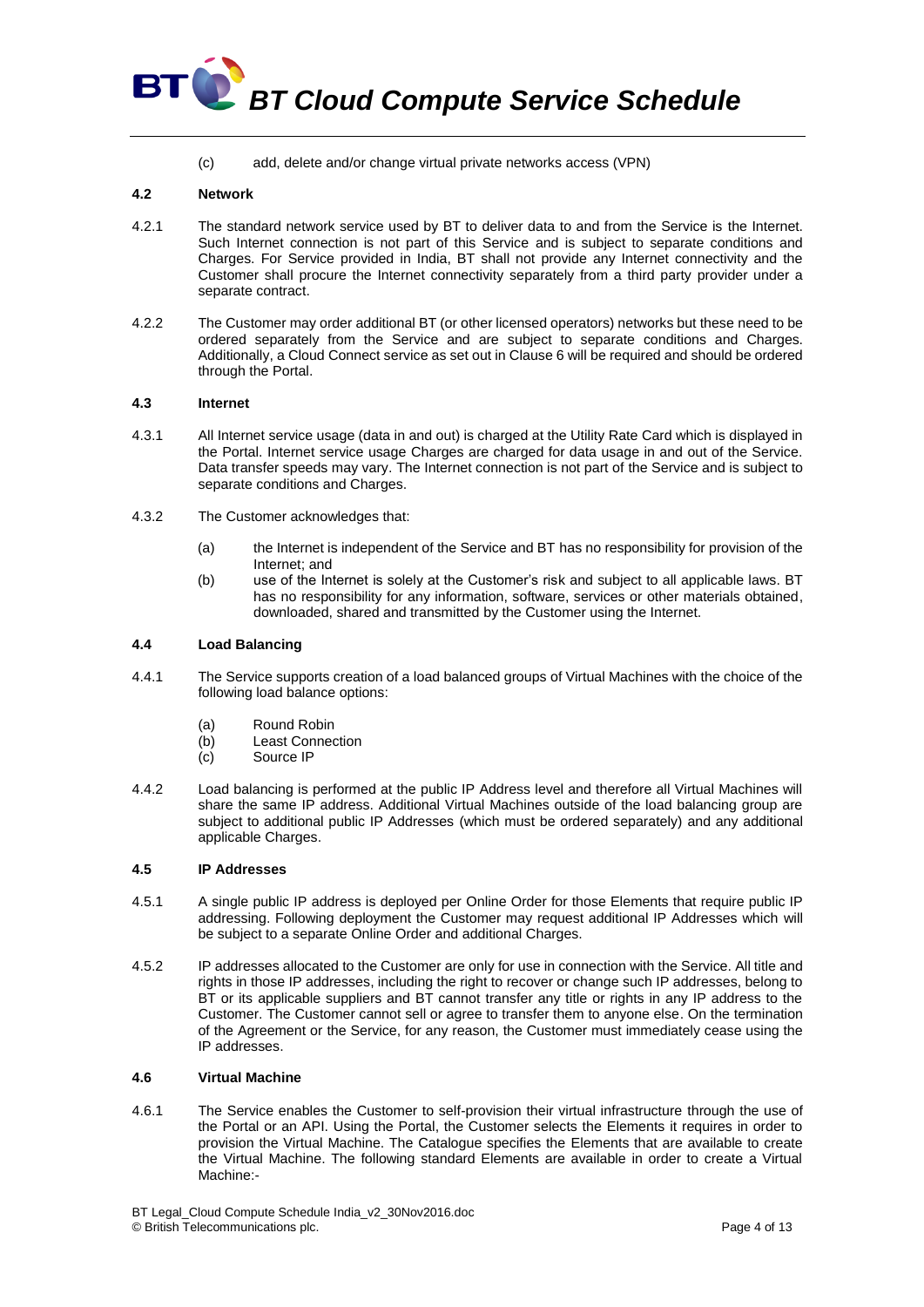

- (a) Operating System via a Template or ISO;
- (b) Compute components vCPUs, vRAM, C drive / root storage etc.;
- (c) Additional storage;
- (d) Affinity rules;
- (e) Network.
- 4.6.2 Other Elements are available after the Virtual Machine has been created.

# **4.7 Hypervisor**

4.7.1 The Service can support a number of different Hypervisors. The Hypervisor which is used will depend on the Availability Zone selected by the Customer. The Hypervisor provides the capability to deliver a Virtual Machine.

# **4.8 Operating System**

4.8.1 In order to build the Service the Customer must first select the Operating System for the Virtual Machine being created. The Operating Systems are presented to the Customer as templates. The choices available are dependent upon the Catalogue and are defined as "Featured Templates", "My Templates", and "ISOs" (ISO Images). With the exception of Microsoft Operating Systems, the Customer is required (where appropriate) to provide a valid license key, obtained from the software vendor or software vendors representative. Featured Templates represent pre-defined Operating Systems created by BT and vary dependent upon Hypervisor compatibility. The choice of Operating Systems will be displayed for the Customer to select.

# **4.9 My Templates**

4.9.1 "My Templates" are Templates that have previously been created or uploaded by the Customer and saved. They may have been originally created as "Feature Templates" and then saved by the Customer or previously created by the Customer by uploading their own Template or directly from an ISO image.

# **4.10 ISO Images**

4.10.1 Where a particular Operating System is not shown within Featured Templates but required by the Customer, the Customer can create one from an ISO image.

# **4.11 Virtual Machine Type**

4.11.1 The Customer will select a Virtual Machine from the Virtual Machine attributes displayed within the Catalogue. A build consists of a number of processors, amount of RAM, C: drive / root storage. To increase or decrease the size of the Virtual Machine (in terms of CPU and RAM), the Customer must either build a new Virtual Machine or modify the current Virtual Machine via a separate Online Order. This process is simplified as the existing server can be copied and either saved as a Template or reinstalled on to a larger (or smaller) Virtual Machine as required.

# **4.12 Storage (C: / root)**

- 4.12.1 The Virtual Machine will include storage allocation, a C:/ root drive where the Operating System will reside.
- 4.12.2 Additional Storage may be added in the form of additional drives. A number of different size drives are made available with an option for a Customer defined disk. Additional disks can be added and are subject to a separate Online Order and additional Charges

# **4.13 Common Services**

4.13.1 If required, BT can supply Domain Name Server (DNS) for DNS lookup only and Network Time Protocol (NTP). These items are included in the Charges for the Service.

# **4.14 Snap Shot (Backup)**

4.14.1 Snap Shots provide back up for the Service. The Customer may take a point in time "copy" of the VM disk volumes.

BT Legal\_Cloud Compute Schedule India\_v2\_30Nov2016.doc © British Telecommunications plc. Page 5 of 13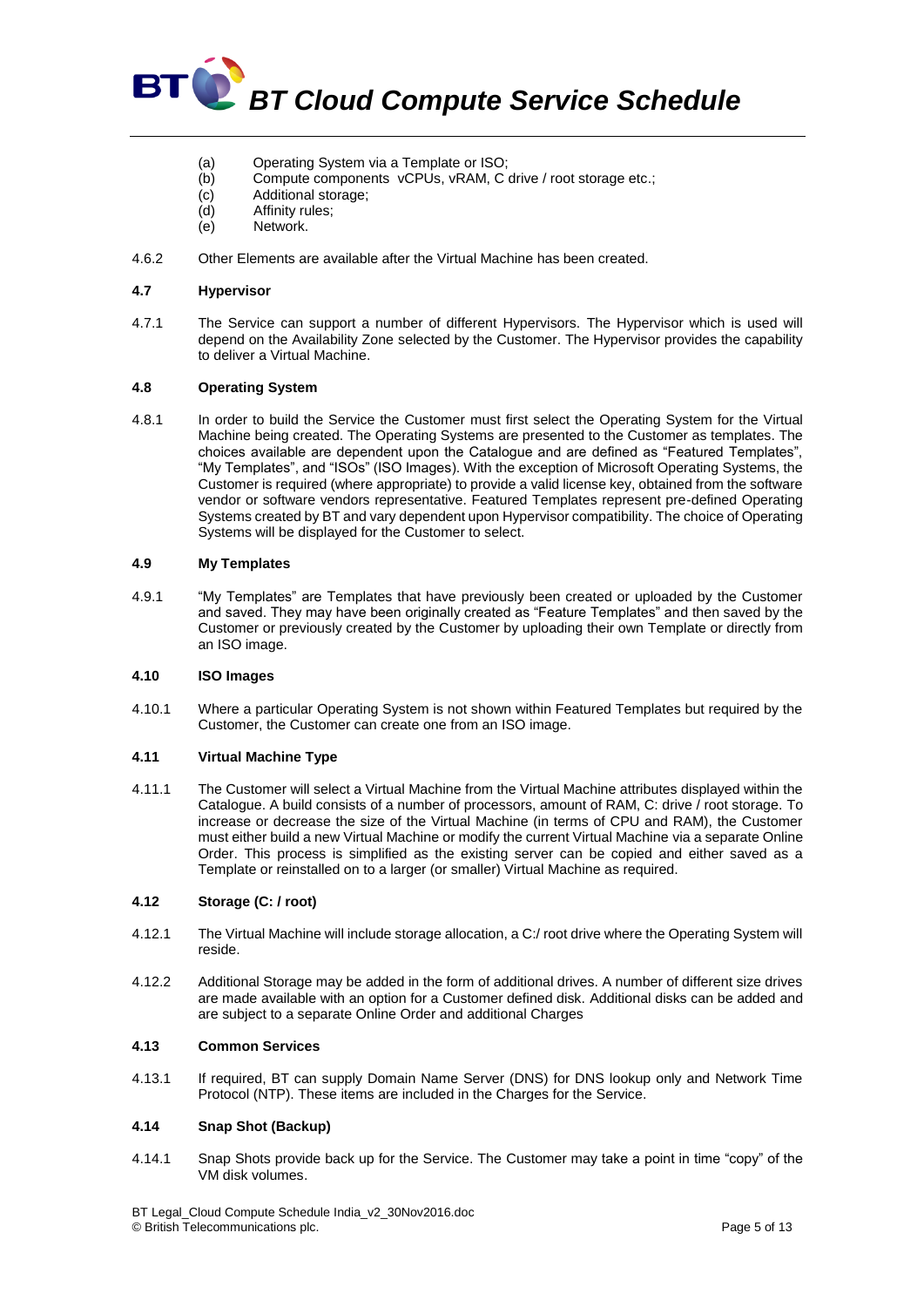- 4.14.2 Snap Shots are defined per Virtual Machine disk volume and can be manually initiated or scheduled as required by the Customer. The Customer may define how often and when a Snap Shot is taken or instantly take a Snap Shot when required.
- 4.14.3 Each Snap Shot is a copy of the disk volume stored within the same data centre environment as the original Customer Data.
- 4.14.4 Snap Shots will be listed within the same area as the requests and can be restored by selecting the desired snap and selecting restore.
- 4.14.5 The number of Snap Shots held within the system is set based on the schedule chosen for those Snap Shots. When the maximum number is reached as defined by the schedule then the Snap Shots are deleted based on a first in first out basis. If a manual Snap Shot is taken not using the schedule then this Snap Shot will be held until the Customer deletes it or the Service is terminated.

# <span id="page-5-1"></span>**4.15 VM Snap Shot**

**BT** 

- 4.15.1 A VM Snap Shot will record the state and data of a VM at a particular point in time, so the same state can be returned to repeatedly if required. The VM Snap Shot is not a copy of the VM's disk volume but a change log file from the moment in time when the VM Snap Shot was taken.
- 4.15.2 The Customer
	- (a) may take a Snap Shot of a VM at any time and revert to that Snap Shot at any time.
	- (b) may take a maximum of three (3) VM Snap Shots per VM;
	- (c) will delete a VM Snap Shot before a new one may be taken, once the maximum number is reached;
	- (d) will not use a VM Snap Shot as a backup service; and
	- (e) will remove a VM Snap Shot when it is no longer required in order to minimise its effect on the performance of the VM.

# <span id="page-5-0"></span>**4.16 Advanced VM Security**

- 4.16.1 Advanced VM Security is an optional service that provides protection for individual VMs against internet security threats (for example, SQL injection attacks and cross-site scripting attacks).
- 4.16.2 The Customer will be required to install Agents on their VMs to use Advanced VM Security.
- 4.16.3 The Customer may select and configure Advanced VM Security modules using the Portal.
- 4.16.4 Advanced VM Security includes the following modules:
	- (a) Anti-malware: protects VMs against viruses and other malware;<br>(b) Web reputation service: protects users and applications by blo
		- Web reputation service; protects users and applications by blocking access to malicious URLs;
		- (c) File and system integrity monitoring for compliance; helps to detect unauthorised, unexpected and suspicious changes to files, directories, registry keys and values;
		- (d) Intrusion detection and protection; enables Deep Packet Inspection to provide protection against the exploitation of network security vulnerabilities;
		- (e) Stateful Firewall; allows the Customer to restrict access to the VM only to the necessary ports, protocols and IP addresses for the correct functioning of the server and application, reducing the risk of unauthorised access; and
		- (f) Log inspection; enables the Customer to identify and report important security events.
- 4.16.5 Advanced VM Security provides the Customer with access to security monitoring information and reports depending on the modules that have been selected in the Online Order.
- 4.16.6 Advanced VM Security provides continuous and automatic updating of Virus Pattern Files to protect against internet security threats.
- 4.16.7 The Customer is responsible for the correct configuration of the Advanced VM Security modules
- 4.16.8 Advanced VM Security is provided on a pay as you go basis and are subject to a separate Online Order and additional Charges.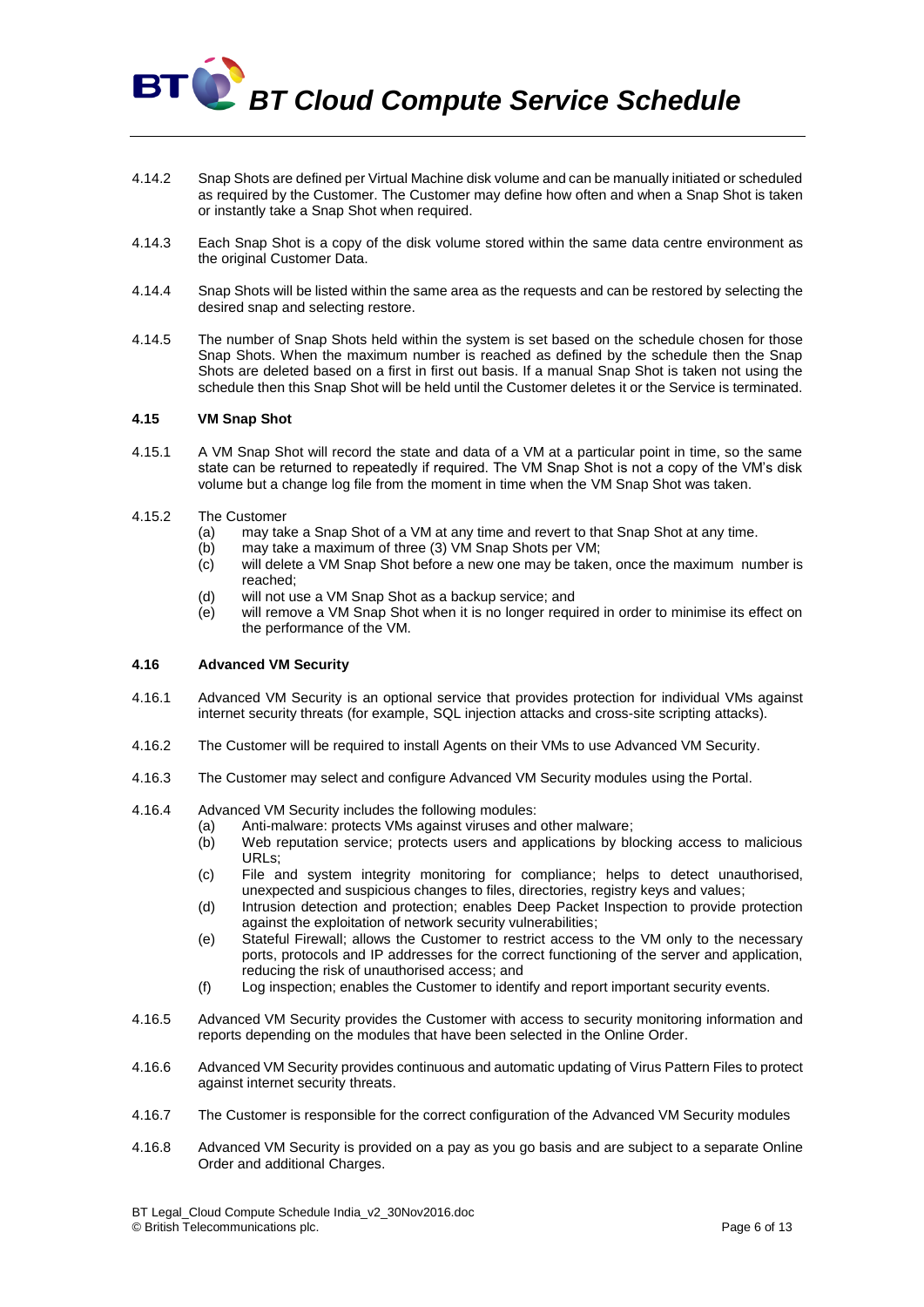- 4.16.9 BT may directly or through its supplier, take reasonable steps to prevent unauthorised access to, or use of, the Service.
- 4.16.10 The Customer will regularly backup their data and computer systems on separate media.
- <span id="page-6-1"></span>4.16.11 The Customer will not
	- (a) transfer or sub-licence the Advanced VM Security service, including any embedded Software or related documentation to another person or entity;
	- (b) rent, lease, loan, auction, or resell the Advanced VM Security service, any embedded software and related documentation;
	- (c) use Advanced VM Security service or any embedded software to provide services to third parties; and
	- (d) use the service other than as specifically described in and in accordance with the accompanied documentation that comes with the service or authorise others to do any of the actions set out in this Clause [4.16.11.](#page-6-1)
- 4.16.12 The Customer acknowledges that:
	- (a) shrink-wrap, click-wrap, or other terms and conditions or agreements ("Additional Terms") provided with the Software will not be binding on BT, its supplier or the Customer, even if use of the Software requires an "acceptance" of those Additional Terms before access is permitted.
	- (b) The Advanced VM Security service is neither designed nor intended for use in:
		- (i) the design, construction, operation or maintenance of any nuclear facility;
			- (ii) aircraft navigation, communications, or operating systems;
			- (iii) air traffic control systems;
			- (iv) operating life-support or life critical medical equipment; or
			- (v) any other equipment or systems in which the circumvention or failure of Advanced VM Security service could lead or contribute to death, personal injury, or physical property or environmental damage.

BT disclaims and excludes any rights set out in the licence terms, as well as any express or implied warranty of fitness, for such uses.

- (c) BT's supplier may
	- (i) use uploaded data from the embedded software to improve its products and services;
		- (ii) share data that has been identified as malicious or unwanted content with their affiliates and security partners; or
		- (iii) use and disclose uploaded data for analysis or reporting purposes only if any such use, sharing or disclosure does not identify the Customer or include any information that can be used to identify any individual person.
- (d) BT's supplier will not have any direct liability to the Customer.
- (e) given the nature and volume of malicious and unwanted electronic content BT does not warrant that the Advanced VM Security is error free or will detect all security or malicious code threats or that use of the Advanced VM Security will keep the Customer's Network or computer systems free from all viruses or other malicious or unwanted content or safe from intrusions or other security breaches.

# **5 Back End Connection**

- 5.1 A Back End Connection is the connection of a WAN service to the Service. The WAN connection can be a physical network connection provided by BT (or another licensed operator) or a connection from another BT platform delivered within the same data centre.
- 5.2 A Back End Connection is not part of the Service and must be ordered separately by the Customer and is subject to separate conditions and Charges. The connectivity between the two (2) services is achieved through Cloud Connect or Cloud On-Net. Additional Charges will apply for Cloud Connect and Cloud On-Net and delivery times for this work are outside the scope of the Service.

# <span id="page-6-0"></span>**6 Cloud Connect**

BT Legal\_Cloud Compute Schedule India\_v2\_30Nov2016.doc © British Telecommunications plc. Page 7 of 13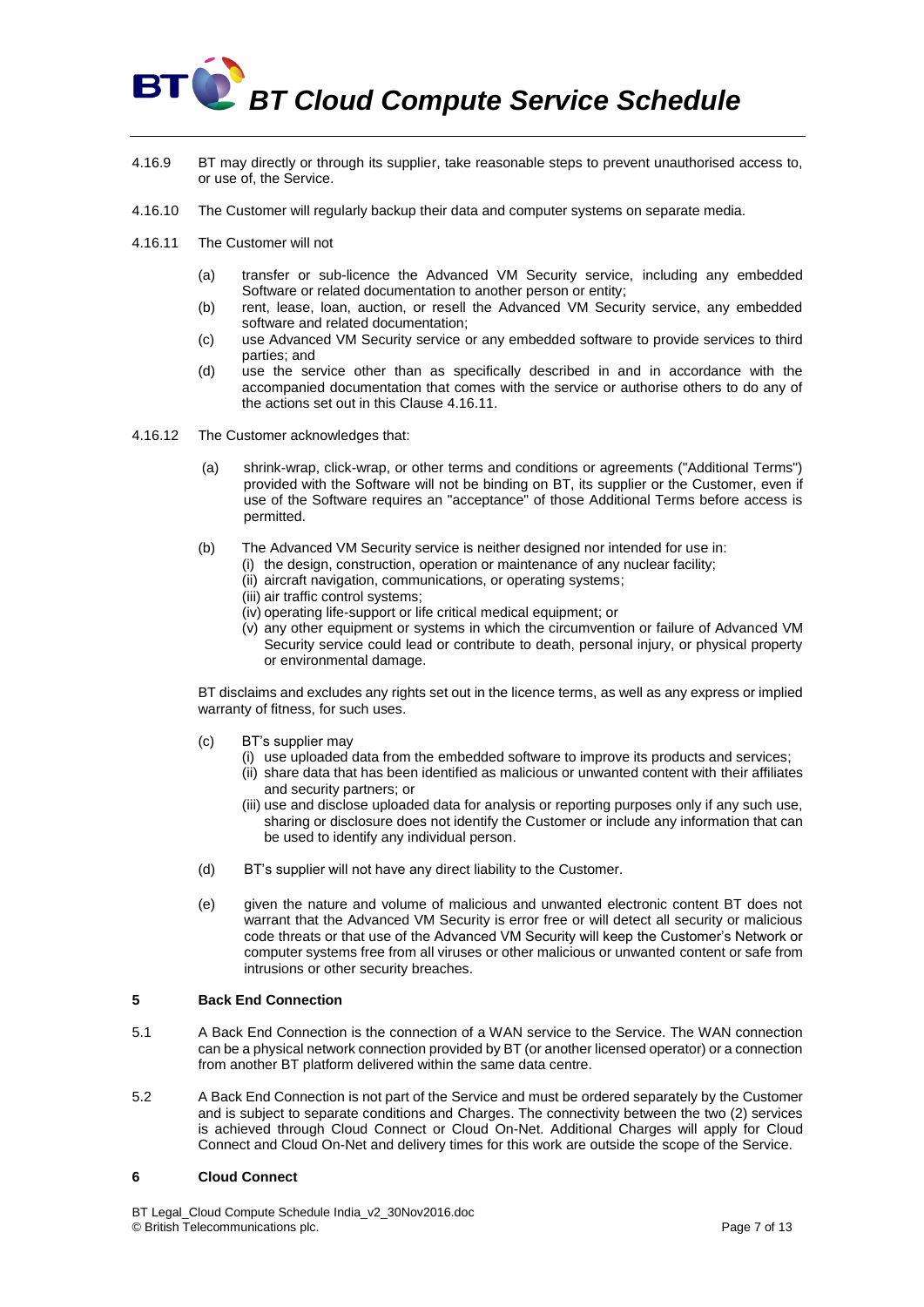6.1 Cloud Connect provides the ability to connect the Service to external IP services through the provision of an external connection / port. The external IP service is not part of this Service and needs to be ordered separately and additional Charges will apply.

# **7 Cloud On-Net**

7.1 Cloud On-Net consists of connecting a Customer's Shared Network to a Shared MPLS Network.

# **8 Commencement and Term**

- 8.1 The Agreement is effective once the Customer submits an Online Order on the Portal.
- 8.2 The Service will commence on the Operational Service Date.

#### **9 Technical Requirements**

9.1 The Customer is required to have Internet access, all computer hardware, software and telecommunications equipment and services necessary to access and use the Service.

### **10 BT Service Management Boundary (SMB)**

10.1 BT's responsibility for the Service is for the management of the Elements in the combination ordered by the Customer but the Operating System is outside the SMB unless specifically described within the Catalogue. BT will have no responsibility for the Service (including any responsibility to meet any Service Levels) outside the Service Management Boundary.

#### **11 Ordering Process**

- 11.1 The Customer is responsible for opening an account with BT to gain access to the Portal to enable online ordering.
- 11.2 On receipt of an Online Order BT will configure the Service as defined by the Customer. Once the Online Order is configured the OSD occurs and the Customer can start using the Service.

#### **12 In Life Management**

12.1 The Portal operates a Dashboard that allows the Customer to see how many Virtual Machines are running, and Storage and networks provisioned.

#### **13 Virtual Server Management**

13.1 The Customer may select an individual Virtual Machine and stop, start or restart the Virtual Machine using the Dashboard. The status of the Virtual Machines will be shown on the Dashboard as "running" and "stopped" Virtual Machines. In addition the Customer can gain Console access to each of the individual Virtual Machines and/or create a remote management connection to the Virtual Machine in order to carry out administration functions.

# **14 Firewall Management**

14.1 In order for the Virtual Machines to be accessible by the Customer over the Internet, the Customer is responsible for ensuring they set up Firewall access list and port forwarding rules.

# **15 Reporting**

15.1 Virtual Machine utilisation reports are provided within the Portal showing the CPU and RAM utilisation of each Virtual Machine.

# **16 Service Management**

# **16.1 Service Desk Support**

16.1.1 BT will provide a Service Desk operating twenty four hours per day, seven days per week, including national, public or bank holidays, which will receive and record Service incident reports from the Customer.

# <span id="page-7-0"></span>**16.2 Incident Repair Service**

BT Legal\_Cloud Compute Schedule India\_v2\_30Nov2016.doc © British Telecommunications plc. Page 8 of 13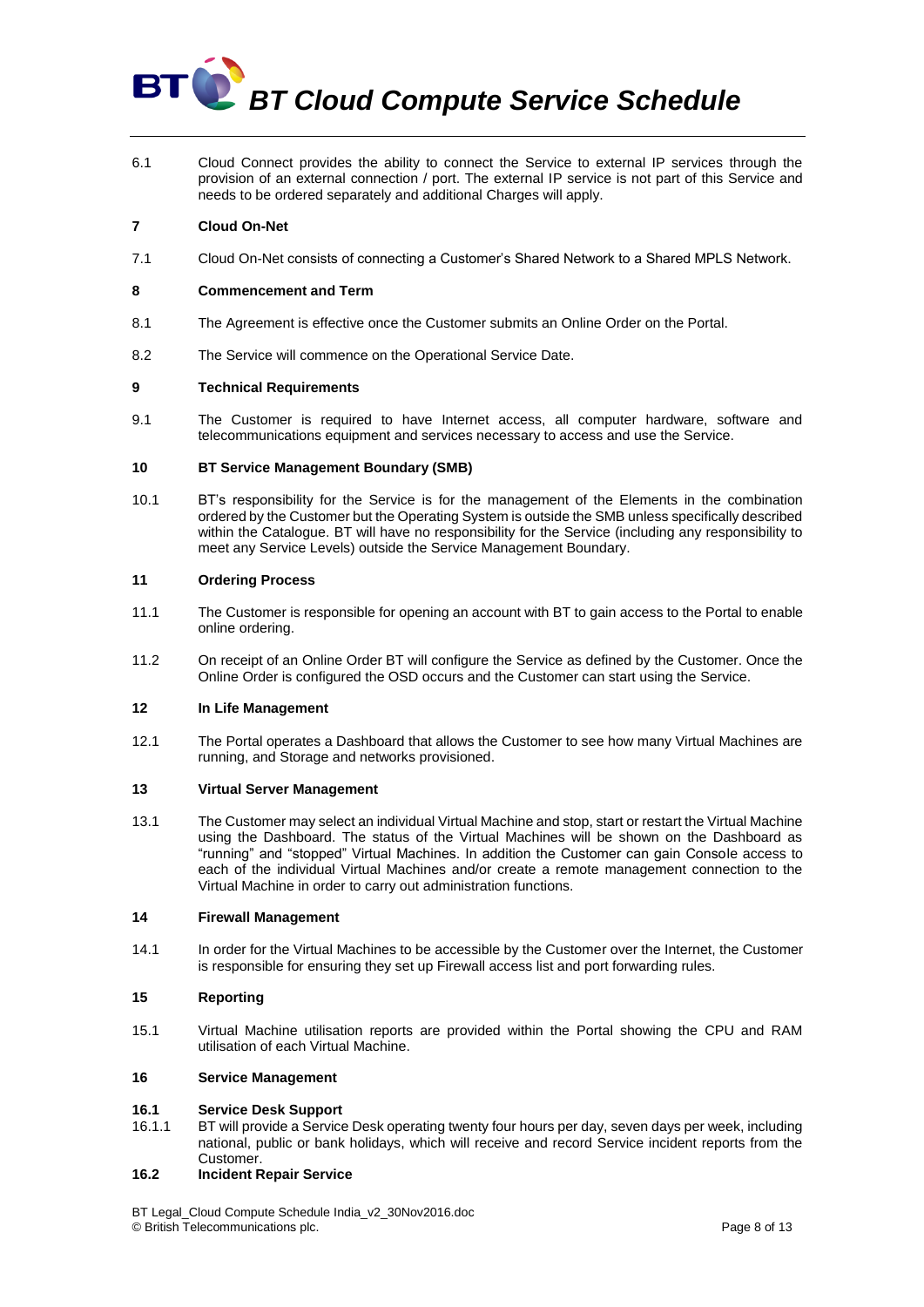- 16.2.1 If BT detects, or if the Customer reports an Incident to the Service Desk, BT will respond to the Incident without undue delay. BT will perform tests to determine the cause of the Incident, and will notify the System Administrator by telephone or e-mail.
- 16.2.2 The Service Desk will keep the Customer updated at regular intervals until the Incident is resolved.
- 16.2.3 BT will raise additional Charges for work performed and money spent to address incidents resulting from Service failures caused by the Customer on a time and material basis at the prevailing Charges.
- 16.2.4 If the Customer asks BT to perform any additional work this will be subject to prior written agreement between the Parties and additional Charges will apply.

#### **17 Planned Maintenance**

17.1 The Customer acknowledges and accepts that occasionally BT may have to carry out routine or emergency maintenance, updates and other procedures for reasons of health, safety, security or otherwise to protect the Service, and which may cause a disruption to the Service, ("Planned Maintenance"). BT will provide the Customer with as much prior notice as practicable with respect to Planned Maintenance.

#### **18 Service Updates**

18.1 BT may make updates to the Service from time to time provided that such updates do not materially decrease or impair performance of the Service.

#### **19 Security**

**BT** 

- 19.1 The Customer is responsible for the security and proper use of all User IDs, Checkwords and passwords. BT reserves the right to suspend access to the Service at any time if BT has reason to believe that there is, or is likely to be, a breach of security or misuse of the Service. BT will notify the Customer as soon as possible after it has done so.
- 19.2 The Customer must immediately inform BT if there is any reason to believe that a User ID, password, or Checkword allocated by BT has, or is likely to, become known to someone not authorised to use it or is being, or is likely to be, used in an unauthorised way.
- 19.3 BT reserves the right to require the Customer to change any or all of the Checkwords or passwords associated with the Service and used by the Customer in connection with the Service.
- 19.4 The Service is delivered within a secure BT data centre with a security policy for the protection of Site, infrastructure and network. Although BT will use reasonable care and skill in carrying out its obligations under this Agreement in accordance with BT's security policy, it is not possible to guarantee that all instances of fraud, misuse, unwanted or unauthorised activity or access to the Customer's Information will be prevented or detected. Whenever BT becomes aware that security has been compromised, BT will take actions in order to limit any further occurrences of fraud, misuse, unwanted or unauthorised activity or access to the Customer's Information. Nevertheless, BT accepts no liability for any such incidents, or for any loss or damage suffered by the Customer. The Customer shall therefore take responsibility for the security of the Customer Information, Content and application of security policies designed to prevent unwanted or unauthorised activity or access to the Customer's Information.

### **20 BT's use of Service Operational and Customer Data**

- 20.1 In order for BT to provide and support the Service, BT may use Service Operational Data, (typically name, email address, telephone number and business and/or Site(s) address), of Users within the Customer's organisation or control in order to:
	- (a) process, track and fulfil Online Orders for the Service;
	- (b) deliver and commission the Service,
	- (c) process, track and resolve Incidents with the Service,
	- (d) administer access to the online portals relating to the Service;
	- (e) compile, dispatch and manage the payment of invoices relating to the Service;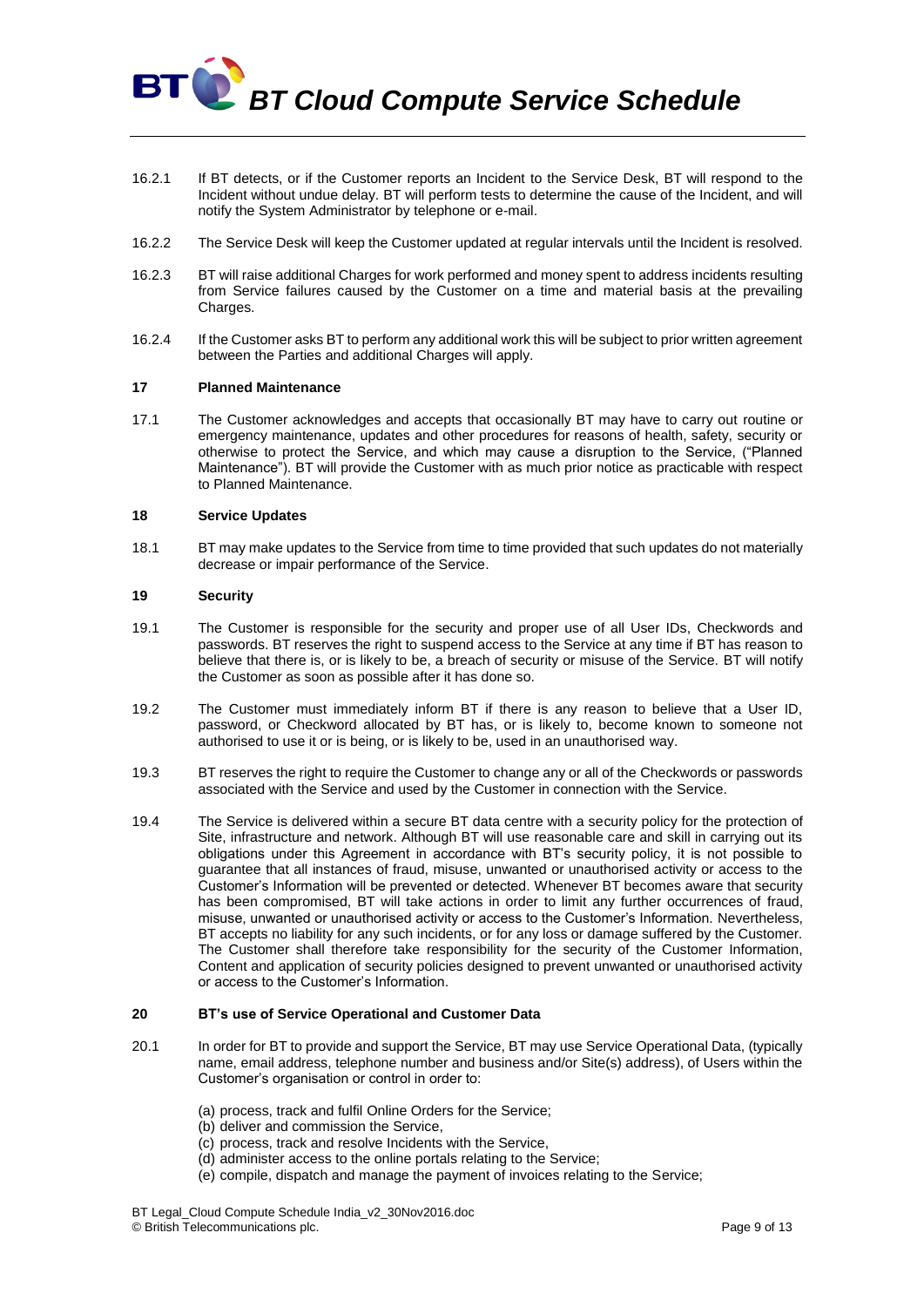

- (f) manage the contract and resolve any disputes relating to it;
- (g) respond to general queries relating to the Service;
- (h) provide security and technical support.
- 20.2 BT may also send the Customer additional information concerning the Service, or related services. This information will typically be sent to the Customer Contact, involved in the procurement or management of the Service.
- 20.3 Any personal Data that may be collected and processed by BT (including payment data) is subject to the BT Privacy Policy set out at [http://www.btplc.com/Privacycentre/index.htm.](http://www.btplc.com/Privacycentre/index.htm)
- 20.4 BT will have no access to the Customer Information stored by the Customer.
- 20.5 The location and access points of the Customer Information are defined by the Customer and as such the Customer needs to ensure compliance with relevant laws and regulations.
- 20.6 BT will not change the country where the Customer Information resides without providing notice to the Customer, unless required to do so in order to comply with applicable laws and regulations.

# <span id="page-9-0"></span>**21 The Customer's Responsibilities**

- 21.1 The Service does not provide the Customer with any backup software other than that which is provided within the Operating System. If the Customer has ordered the BT Snap Shot Backup Element from the Catalogue BT will provide this Service Element to allow the Customer to backup data. However, the data backed up using this Service Element is entirely the Customer's responsibility and BT does not assume responsibility and/or liability for the quality of such data.
- 21.2 The Customer acknowledges and agrees that use of Snap Shots does not provide complete data protection. If complete data protection is required, the Customer acknowledges and agrees that it is the Customer's responsibility to ensure that it has data replicated or protected through additional means implemented by the Customer separately from the Service.
- 21.3 The Service is provided solely for the Customer's own use including use by Users and the Customer will not assign, resell, reproduce, copy, duplicate, transfer, lease, distribute, display, disclose, trade or otherwise commercially exploit the Service (or any part thereof) for any purpose, or otherwise make the Service available to any third party except Users.
- 21.4 The Customer is solely responsible for any obligation or liability arising out of transactions of any kind entered into between the Customer and any third party accessing or relying on the Service, Customer Information, or third party Information. BT will not be a party to, or in any way responsible for, any transaction between the Customer and any third party.
- 21.5 The Customer is responsible for the creation, design and maintenance of all Customer Information.
- 21.6 The Customer will ensure that the Customer Information and any third party Information does not include any information or material, which could be illegal or could lead to a legal dispute.
- 21.7 The Customer irrevocably and unconditionally agrees to indemnify and keep indemnified and to hold BT, BT Group Companies and their officers, directors and employees harmless against claims, losses, damages, costs, expenses and liability arising from or in connection with:
	- (a) any Customer Information, third party information or other content or communication sent, provided or stored in connection with the Service;
	- (b) the installation, maintenance or use of any software or other material installed by or on behalf of the Customer;
	- (c) any injury to persons, or damage to the Site or the BT Equipment used for the provision of this Service or other equipment belonging to BT or a third party which is located on the Site, as a result of action taken by or on behalf of the Customer;
	- (d) any actions taken by or on behalf of the Customer with respect to the Firewall; or
	- (e) any breach of confidence or infringement of intellectual property rights.
- 21.8 The Customer is solely responsible for all aspects of Customer Information which are not specifically set out in this Schedule as being BT's responsibility.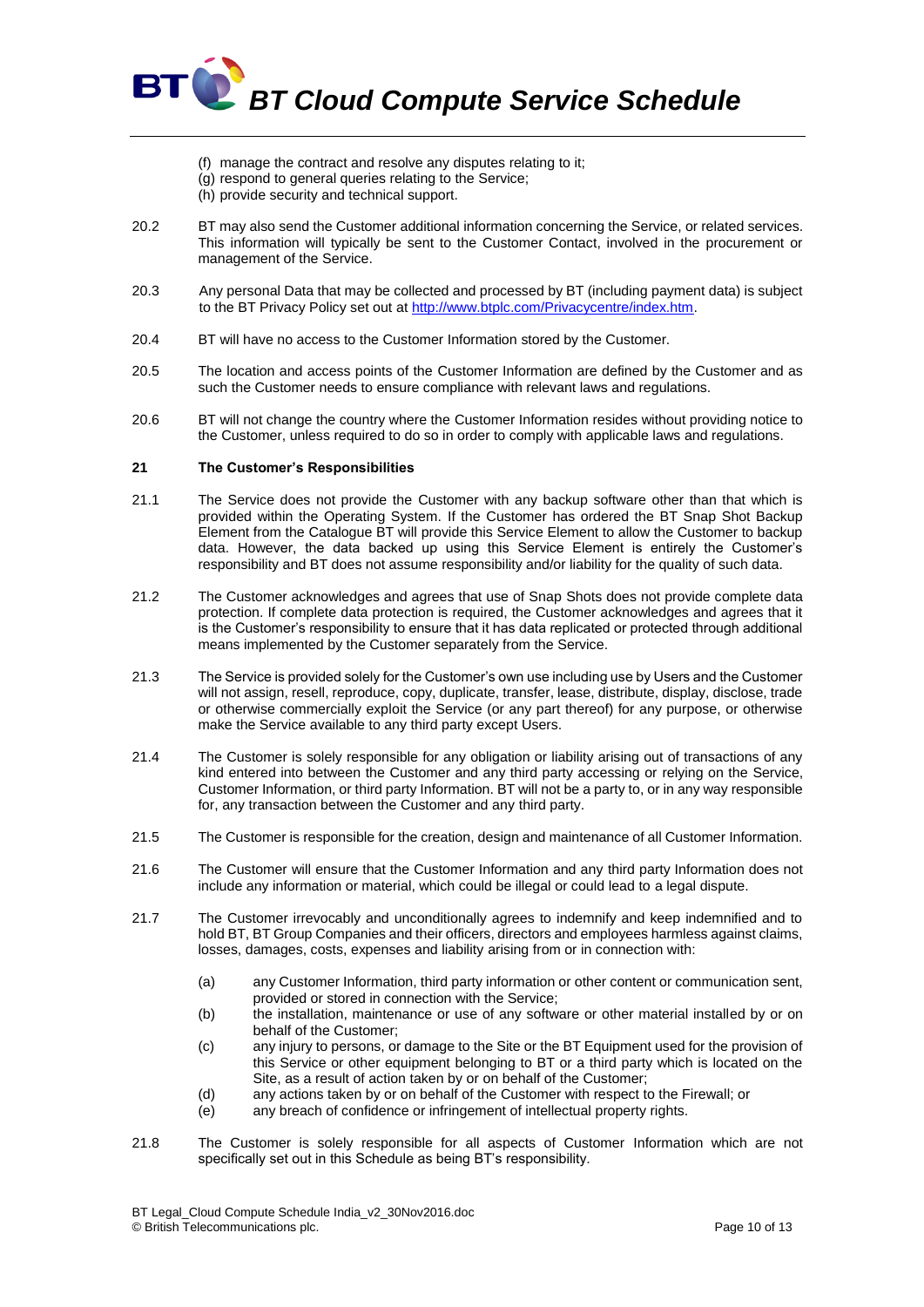

- 21.9 The Customer is responsible for providing all computer hardware, software and telecommunications equipment and services necessary to access and use the Service, other than as specified as a BT responsibility in this Schedule.
- 21.10 The Customer warrants that it is the owner of any domain name they use within the Service, or that it is duly authorised by the owner of, any trade mark or name that it wishes to use as its Domain Name and use as part of its URL.
- 21.11 The Customer must not use a Domain Name or URL that infringes the rights of any person in a corresponding trade mark or trade name or otherwise.
- 21.12 BT reserves the right to require the Customer to select a replacement Domain Name or URL and may either refuse to provide or may suspend the Service if, in BT's opinion the Domain Name or URL is, or is likely to be, offensive, abusive, defamatory, obscene, illegal or otherwise actionable at law.
- 21.13 The Customer is responsible for ensuring that the System Administrator will report all service repair incidents using the reporting procedures notified to the Customer by BT, and will be available for all subsequent Incident management communications.
- 21.14 The Customer will comply with the provisions of any Software licences provided with or as part of the Service.
- 21.15 The Customer is responsible for ensuring that the System Administrator will report all service repair incidents using the reporting procedures notified to the Customer by BT, and will be available for all subsequent Incident management communications.

# **22 BT's Acceptable Use Policy**

- 22.1 The Customer is solely responsible for all aspects of Customer Information which are not specifically set out in this Schedule as being BT's responsibility. The Customer acknowledges that it has read and agrees to be bound by and to ensure that any Users will comply with this BT Acceptable Use Policy ("AUP") and generally accepted Internet standards.
- 22.2 The Service must not be used:
	- (a) fraudulently or in connection with a criminal offence under the laws of any country where the Service is provided;
	- (b) to send, receive, upload, download, use or re-use any information or material which is offensive, abusive, indecent, defamatory, obscene or menacing, or in breach of confidence, copyright, privacy or any other rights;
	- (c) in contravention of any instructions that BT has given under the Agreement;
	- (d) to cause annoyance, inconvenience or needless anxiety;
	- (e) to send or provide or receive unsolicited advertising or promotional material;
- 22.3 The Customer must not use a Domain Name which infringes the rights of any person in a corresponding trade mark or name.
- 22.4 If the Customer or anyone else, (with or without the Customer's knowledge or approval) uses the Service in contravention of the AUP; or uses the Service in any way which, is, or is likely to be, detrimental to the provision of the Service to the Customer or any other customer and fails to take corrective action within a reasonable period of receiving notice from BT, then BT can treat the contravention as a material breach and as such BT may either suspend the Service or terminate the Service pursuant to the General Terms and Conditions. If Service is suspended it will not be restored until the Customer provides an acceptable assurance that there will be no further contravention.

# **23 Charges**

- 23.1 Charges for the Service are set out in the Portal.
- 23.2 BT will invoice Charges on or after the dates set out below:
	- (a) One-off Charges on the OSD of the relevant Online Order;
	- (b) Usage or other recurring Charges on the OSD and thereafter monthly in arrears.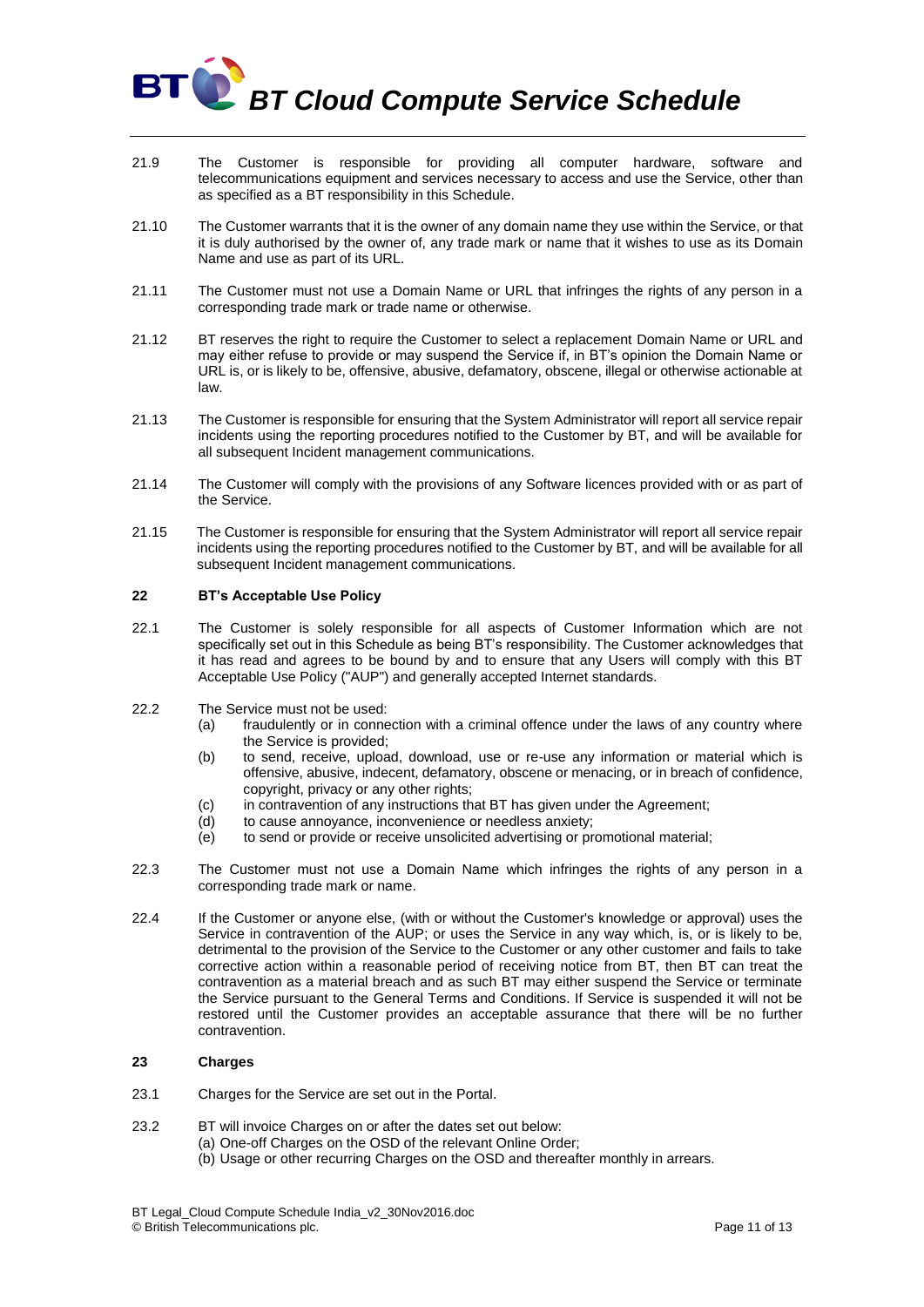- 23.3 Charges for some of the Service are calculated on an hourly basis against the prevailing Utility Rate Card on the Portal. Usage Charges will apply as shown on the Utility Rate Card on the Portal.
- 23.4 The Customer may also purchase monthly allowances for example, CPU hours and /or RAM hours, paid for in advance, which are subtracted from the utility Charges. Any unused allowances will be carried forward to the next invoice. Terminating the monthly allowance will result in the loss of any accrued / residual allowances.
- 23.5 BT may invoice the Customer for Charges for investigating Customer reported Incidents where BT finds no Incident or that the Incident is outside the Service Management Boundary.
- 23.6 BT may at any time review the Charges for the Service and will provide the Customer with 30 days' prior written notice of any such change in Charges. If the Customer objects to the change in Charges it may exercise its termination rights under Claus[e 24](#page-11-1) of this Schedule.
- 23.7 Notwithstanding any other provision in the Agreement, BT may delay or bring forward the sending of invoices to coincide with billing cycles from time to time. The Customer acknowledges that the first and last invoice in relation to a particular Service may include Charges due for more or less than one complete billing cycle according to when such Service is connected and/or terminated.

#### <span id="page-11-1"></span>**24 Termination of Service**

BT

- 24.1 The following clause will replace and supersede Clause 12.1 of the General Terms and Conditions.
- 24.2 The Customer may terminate Elements from the Service or the entire Service via the Portal at any time, provided that the Customer agrees:
	- (a) to pay any outstanding Charges or interest properly due and payable for each Element up to the date of termination; and
	- (b) that there will be no refund of Charges which have been paid in advance.
- 24.3 BT may terminate this Agreement or the Service at any time by giving at least 90 days' notice to the Customer.

#### <span id="page-11-2"></span>**25 Suspension of Service**

- 25.1 BT may suspend Service(s) or terminate this Agreement immediately on notice to the Customer where the Customer is in material breach of this Agreement and if the breach is capable of remedy, fails to remedy the breach within a reasonable time of being requested by BT to do so.
- 25.2 Where a Service is suspended because the Customer is in material breach of this Agreement, the Customer must pay the Charges for that Service until this Agreement is terminated.

#### <span id="page-11-0"></span>**26 Service Level**

- 26.1 BT aims to provide the Service within an availability target of 99.95%. For the avoidance of doubt the Portal is not included within this availability target.
- 26.2 If BT fails to meet the availability target of 99.95% then the Charges for the affected Service will be credited as follows:

| <b>Availability Target</b>                                      | <b>Credit</b>       |       |
|-----------------------------------------------------------------|---------------------|-------|
| For every reported instance Incident that BT is below<br>target | recurring<br>Charge | dav's |

- 26.3 The credit will be applied to the monthly Charge for the Service. The credit per reported instance that BT is below target will be capped at a maximum of one Month's Charges.
- 26.4 Service Credits are the Customer's sole right and remedy if BT does not meet the Service Level. Any failure by BT to meet the Service Level specified in this Clause [26](#page-11-0) shall not be considered a material breach of the Agreement.